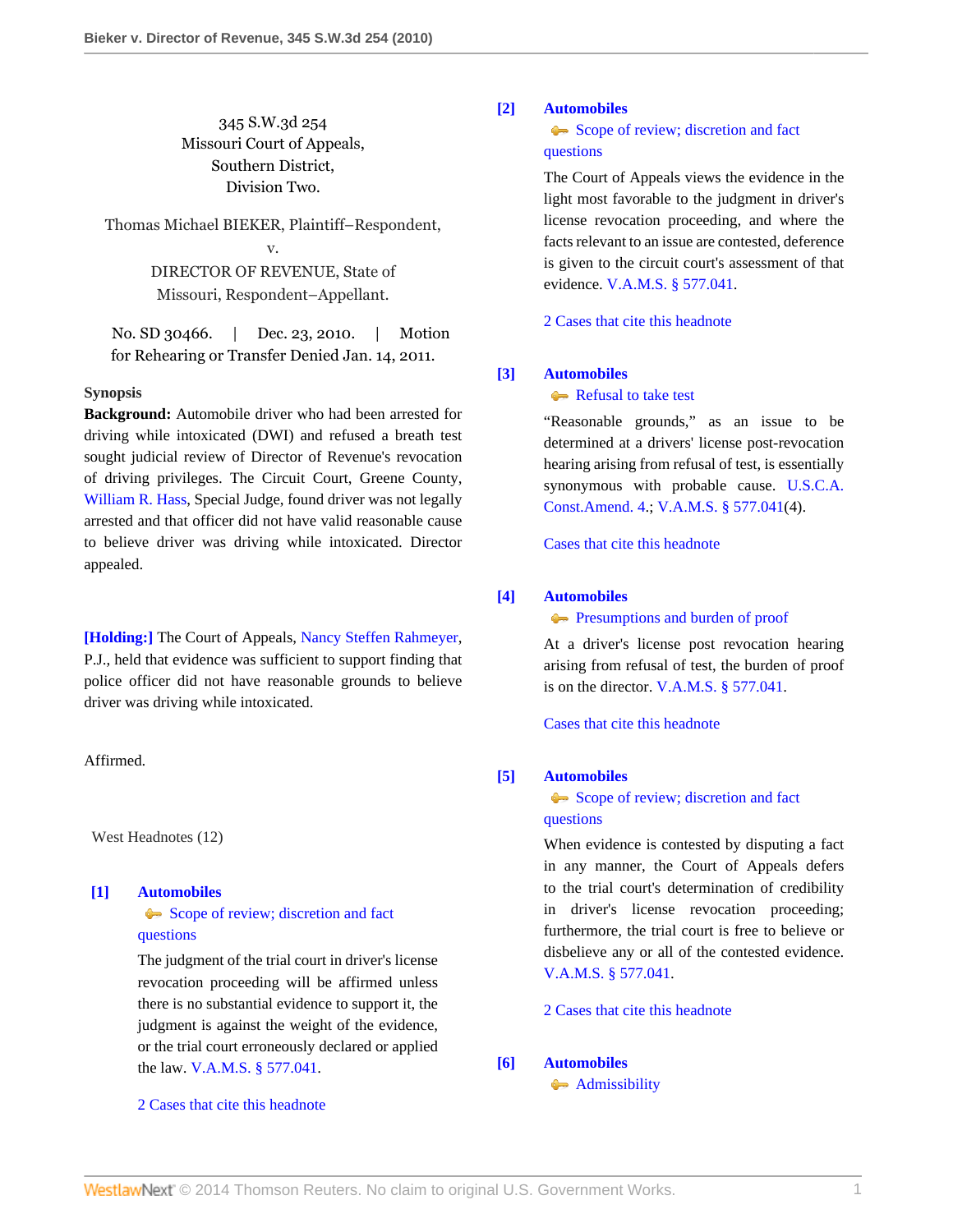The exclusionary rule does not apply in administrative driving revocation civil proceedings.

[Cases that cite this headnote](http://www.westlaw.com/Link/RelatedInformation/DocHeadnoteLink?docGuid=I773e0e5b128911e0aa23bccc834e9520&headnoteId=202422264200620111113080349&originationContext=document&vr=3.0&rs=cblt1.0&transitionType=CitingReferences&contextData=(sc.Search))

#### <span id="page-1-1"></span>**[\[7\]](#page-2-6) [Automobiles](http://www.westlaw.com/Browse/Home/KeyNumber/48A/View.html?docGuid=I773e0e5b128911e0aa23bccc834e9520&originationContext=document&vr=3.0&rs=cblt1.0&transitionType=DocumentItem&contextData=(sc.Search))**

# [Refusal to take test](http://www.westlaw.com/Browse/Home/KeyNumber/48Ak144.1(1.20)/View.html?docGuid=I773e0e5b128911e0aa23bccc834e9520&originationContext=document&vr=3.0&rs=cblt1.0&transitionType=DocumentItem&contextData=(sc.Search))

The lawfulness of a driving while intoxicated (DWI) arrest has no impact on whether the driver was arrested in satisfaction of the refusal to submit to chemical test statute. [V.A.M.S. §](http://www.westlaw.com/Link/Document/FullText?findType=L&pubNum=1000229&cite=MOST577.041&originatingDoc=I773e0e5b128911e0aa23bccc834e9520&refType=LQ&originationContext=document&vr=3.0&rs=cblt1.0&transitionType=DocumentItem&contextData=(sc.Search)) [577.041](http://www.westlaw.com/Link/Document/FullText?findType=L&pubNum=1000229&cite=MOST577.041&originatingDoc=I773e0e5b128911e0aa23bccc834e9520&refType=LQ&originationContext=document&vr=3.0&rs=cblt1.0&transitionType=DocumentItem&contextData=(sc.Search)).

[Cases that cite this headnote](http://www.westlaw.com/Link/RelatedInformation/DocHeadnoteLink?docGuid=I773e0e5b128911e0aa23bccc834e9520&headnoteId=202422264200720111113080349&originationContext=document&vr=3.0&rs=cblt1.0&transitionType=CitingReferences&contextData=(sc.Search))

#### <span id="page-1-0"></span>**[\[8\]](#page-2-7) [Automobiles](http://www.westlaw.com/Browse/Home/KeyNumber/48A/View.html?docGuid=I773e0e5b128911e0aa23bccc834e9520&originationContext=document&vr=3.0&rs=cblt1.0&transitionType=DocumentItem&contextData=(sc.Search))**

# [Refusal of test](http://www.westlaw.com/Browse/Home/KeyNumber/48Ak144.2(10.3)/View.html?docGuid=I773e0e5b128911e0aa23bccc834e9520&originationContext=document&vr=3.0&rs=cblt1.0&transitionType=DocumentItem&contextData=(sc.Search))

Evidence, in driver's license revocation proceeding arising from alleged refusal of test, was sufficient to support trial court's finding that police officer did not have reasonable grounds to believe driver was driving while intoxicated, even though officer claimed to have observed on driver the odor of alcohol, bloodshot and glassy eyes, slurred speech, and an admission to drinking; the court chose to believe driver's version of events, which implicitly cast doubts on the officer's credibility, including the indications of intoxication the officer claimed to observe, and the trial court was free to believe driver's version of events. [U.S.C.A.](http://www.westlaw.com/Link/Document/FullText?findType=L&pubNum=1000546&cite=USCOAMENDIV&originatingDoc=I773e0e5b128911e0aa23bccc834e9520&refType=LQ&originationContext=document&vr=3.0&rs=cblt1.0&transitionType=DocumentItem&contextData=(sc.Search)) [Const.Amend. 4;](http://www.westlaw.com/Link/Document/FullText?findType=L&pubNum=1000546&cite=USCOAMENDIV&originatingDoc=I773e0e5b128911e0aa23bccc834e9520&refType=LQ&originationContext=document&vr=3.0&rs=cblt1.0&transitionType=DocumentItem&contextData=(sc.Search)) [V.A.M.S. § 577.041](http://www.westlaw.com/Link/Document/FullText?findType=L&pubNum=1000229&cite=MOST577.041&originatingDoc=I773e0e5b128911e0aa23bccc834e9520&refType=LQ&originationContext=document&vr=3.0&rs=cblt1.0&transitionType=DocumentItem&contextData=(sc.Search))(2).

[Cases that cite this headnote](http://www.westlaw.com/Link/RelatedInformation/DocHeadnoteLink?docGuid=I773e0e5b128911e0aa23bccc834e9520&headnoteId=202422264200820111113080349&originationContext=document&vr=3.0&rs=cblt1.0&transitionType=CitingReferences&contextData=(sc.Search))

#### <span id="page-1-2"></span>**[\[9\]](#page-2-8) [Automobiles](http://www.westlaw.com/Browse/Home/KeyNumber/48A/View.html?docGuid=I773e0e5b128911e0aa23bccc834e9520&originationContext=document&vr=3.0&rs=cblt1.0&transitionType=DocumentItem&contextData=(sc.Search))**

[Refusal to take test](http://www.westlaw.com/Browse/Home/KeyNumber/48Ak144.1(1.20)/View.html?docGuid=I773e0e5b128911e0aa23bccc834e9520&originationContext=document&vr=3.0&rs=cblt1.0&transitionType=DocumentItem&contextData=(sc.Search))

#### **[Automobiles](http://www.westlaw.com/Browse/Home/KeyNumber/48A/View.html?docGuid=I773e0e5b128911e0aa23bccc834e9520&originationContext=document&vr=3.0&rs=cblt1.0&transitionType=DocumentItem&contextData=(sc.Search))**

# [Scope of review; discretion and fact](http://www.westlaw.com/Browse/Home/KeyNumber/48Ak144.2(3)/View.html?docGuid=I773e0e5b128911e0aa23bccc834e9520&originationContext=document&vr=3.0&rs=cblt1.0&transitionType=DocumentItem&contextData=(sc.Search)) [questions](http://www.westlaw.com/Browse/Home/KeyNumber/48Ak144.2(3)/View.html?docGuid=I773e0e5b128911e0aa23bccc834e9520&originationContext=document&vr=3.0&rs=cblt1.0&transitionType=DocumentItem&contextData=(sc.Search))

In a driver's license revocation proceeding arising from refusal of a test, a circuit court's probable cause determination involves a twostep analysis: (1) determination of the historical facts; and (2) the application of the law to those facts. [U.S.C.A. Const.Amend. 4](http://www.westlaw.com/Link/Document/FullText?findType=L&pubNum=1000546&cite=USCOAMENDIV&originatingDoc=I773e0e5b128911e0aa23bccc834e9520&refType=LQ&originationContext=document&vr=3.0&rs=cblt1.0&transitionType=DocumentItem&contextData=(sc.Search)).; [V.A.M.S. §](http://www.westlaw.com/Link/Document/FullText?findType=L&pubNum=1000229&cite=MOST577.041&originatingDoc=I773e0e5b128911e0aa23bccc834e9520&refType=LQ&originationContext=document&vr=3.0&rs=cblt1.0&transitionType=DocumentItem&contextData=(sc.Search)) [577.041](http://www.westlaw.com/Link/Document/FullText?findType=L&pubNum=1000229&cite=MOST577.041&originatingDoc=I773e0e5b128911e0aa23bccc834e9520&refType=LQ&originationContext=document&vr=3.0&rs=cblt1.0&transitionType=DocumentItem&contextData=(sc.Search)).

[Cases that cite this headnote](http://www.westlaw.com/Link/RelatedInformation/DocHeadnoteLink?docGuid=I773e0e5b128911e0aa23bccc834e9520&headnoteId=202422264200920111113080349&originationContext=document&vr=3.0&rs=cblt1.0&transitionType=CitingReferences&contextData=(sc.Search))

## <span id="page-1-3"></span>**[\[10\]](#page-2-9) [Automobiles](http://www.westlaw.com/Browse/Home/KeyNumber/48A/View.html?docGuid=I773e0e5b128911e0aa23bccc834e9520&originationContext=document&vr=3.0&rs=cblt1.0&transitionType=DocumentItem&contextData=(sc.Search))**

# [Scope of review; discretion and fact](http://www.westlaw.com/Browse/Home/KeyNumber/48Ak144.2(3)/View.html?docGuid=I773e0e5b128911e0aa23bccc834e9520&originationContext=document&vr=3.0&rs=cblt1.0&transitionType=DocumentItem&contextData=(sc.Search)) [questions](http://www.westlaw.com/Browse/Home/KeyNumber/48Ak144.2(3)/View.html?docGuid=I773e0e5b128911e0aa23bccc834e9520&originationContext=document&vr=3.0&rs=cblt1.0&transitionType=DocumentItem&contextData=(sc.Search))

With regard to a probable cause determination in driver's license revocation proceeding, the Court of Appeals reviews the determination of the historical facts under an abuse of discretion standard, giving deference to the inferences the trial court makes, including credibility determinations. [V.A.M.S. § 577.041](http://www.westlaw.com/Link/Document/FullText?findType=L&pubNum=1000229&cite=MOST577.041&originatingDoc=I773e0e5b128911e0aa23bccc834e9520&refType=LQ&originationContext=document&vr=3.0&rs=cblt1.0&transitionType=DocumentItem&contextData=(sc.Search)).

[Cases that cite this headnote](http://www.westlaw.com/Link/RelatedInformation/DocHeadnoteLink?docGuid=I773e0e5b128911e0aa23bccc834e9520&headnoteId=202422264201020111113080349&originationContext=document&vr=3.0&rs=cblt1.0&transitionType=CitingReferences&contextData=(sc.Search))

## <span id="page-1-4"></span>**[\[11\]](#page-2-10) [Automobiles](http://www.westlaw.com/Browse/Home/KeyNumber/48A/View.html?docGuid=I773e0e5b128911e0aa23bccc834e9520&originationContext=document&vr=3.0&rs=cblt1.0&transitionType=DocumentItem&contextData=(sc.Search))**

[Scope of review; discretion and fact](http://www.westlaw.com/Browse/Home/KeyNumber/48Ak144.2(3)/View.html?docGuid=I773e0e5b128911e0aa23bccc834e9520&originationContext=document&vr=3.0&rs=cblt1.0&transitionType=DocumentItem&contextData=(sc.Search)) [questions](http://www.westlaw.com/Browse/Home/KeyNumber/48Ak144.2(3)/View.html?docGuid=I773e0e5b128911e0aa23bccc834e9520&originationContext=document&vr=3.0&rs=cblt1.0&transitionType=DocumentItem&contextData=(sc.Search))

Only if the trial court's judgment in driver's license revocation proceeding is clearly erroneous will an appellate court reverse; this standard of review gives appropriate deference to the trial court's ability to weigh the credibility of the witnesses, and acknowledges the inability of an appellate court to determine credibility from the lifeless pages of a record. [V.A.M.S. §](http://www.westlaw.com/Link/Document/FullText?findType=L&pubNum=1000229&cite=MOST577.041&originatingDoc=I773e0e5b128911e0aa23bccc834e9520&refType=LQ&originationContext=document&vr=3.0&rs=cblt1.0&transitionType=DocumentItem&contextData=(sc.Search)) [577.041](http://www.westlaw.com/Link/Document/FullText?findType=L&pubNum=1000229&cite=MOST577.041&originatingDoc=I773e0e5b128911e0aa23bccc834e9520&refType=LQ&originationContext=document&vr=3.0&rs=cblt1.0&transitionType=DocumentItem&contextData=(sc.Search)).

[Cases that cite this headnote](http://www.westlaw.com/Link/RelatedInformation/DocHeadnoteLink?docGuid=I773e0e5b128911e0aa23bccc834e9520&headnoteId=202422264201120111113080349&originationContext=document&vr=3.0&rs=cblt1.0&transitionType=CitingReferences&contextData=(sc.Search))

## <span id="page-1-5"></span>**[\[12\]](#page-2-11) [Automobiles](http://www.westlaw.com/Browse/Home/KeyNumber/48A/View.html?docGuid=I773e0e5b128911e0aa23bccc834e9520&originationContext=document&vr=3.0&rs=cblt1.0&transitionType=DocumentItem&contextData=(sc.Search))**

# [Scope of review; discretion and fact](http://www.westlaw.com/Browse/Home/KeyNumber/48Ak144.2(3)/View.html?docGuid=I773e0e5b128911e0aa23bccc834e9520&originationContext=document&vr=3.0&rs=cblt1.0&transitionType=DocumentItem&contextData=(sc.Search)) [questions](http://www.westlaw.com/Browse/Home/KeyNumber/48Ak144.2(3)/View.html?docGuid=I773e0e5b128911e0aa23bccc834e9520&originationContext=document&vr=3.0&rs=cblt1.0&transitionType=DocumentItem&contextData=(sc.Search))

If the trial court's ruling in driver's license revocation proceeding is plausible in light of the record viewed in its entirety, the Court of Appeals may not reverse it even though convinced that had it been sitting as the trier of fact, it would have weighed the evidence differently. [V.A.M.S. § 577.041](http://www.westlaw.com/Link/Document/FullText?findType=L&pubNum=1000229&cite=MOST577.041&originatingDoc=I773e0e5b128911e0aa23bccc834e9520&refType=LQ&originationContext=document&vr=3.0&rs=cblt1.0&transitionType=DocumentItem&contextData=(sc.Search)).

# [Cases that cite this headnote](http://www.westlaw.com/Link/RelatedInformation/DocHeadnoteLink?docGuid=I773e0e5b128911e0aa23bccc834e9520&headnoteId=202422264201220111113080349&originationContext=document&vr=3.0&rs=cblt1.0&transitionType=CitingReferences&contextData=(sc.Search))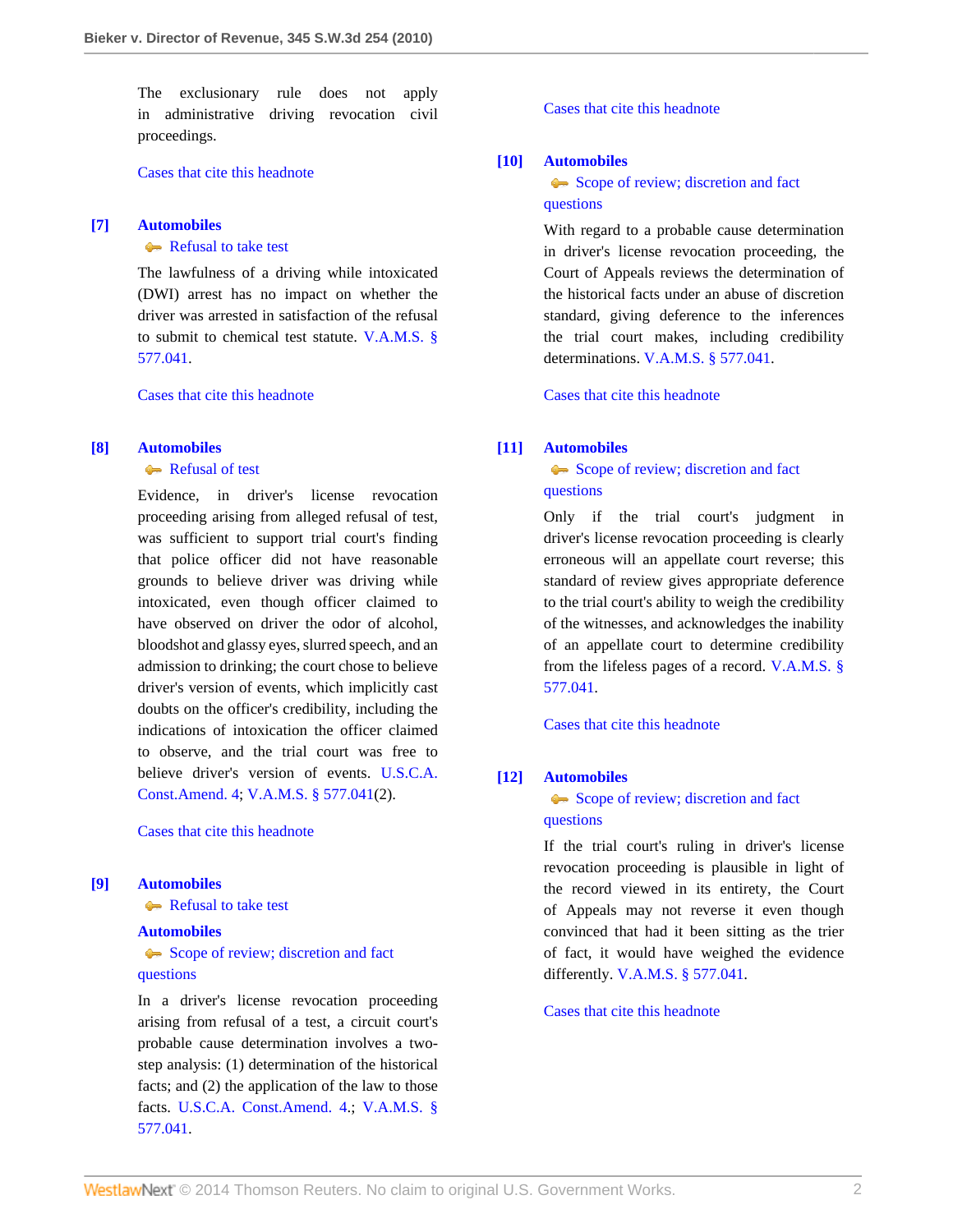#### **Attorneys and Law Firms**

**\*255** [Chris Koster,](http://www.westlaw.com/Link/Document/FullText?findType=h&pubNum=176284&cite=0369913201&originatingDoc=I773e0e5b128911e0aa23bccc834e9520&refType=RQ&originationContext=document&vr=3.0&rs=cblt1.0&transitionType=DocumentItem&contextData=(sc.Search)) Atty. Gen., Jonathan H. Hale, Jefferson City, for Appellant.

[Stephen Charles Fenner,](http://www.westlaw.com/Link/Document/FullText?findType=h&pubNum=176284&cite=0141393301&originatingDoc=I773e0e5b128911e0aa23bccc834e9520&refType=RQ&originationContext=document&vr=3.0&rs=cblt1.0&transitionType=DocumentItem&contextData=(sc.Search)) Springfield, for Respondent.

#### **Opinion**

[NANCY STEFFEN RAHMEYER,](http://www.westlaw.com/Link/Document/FullText?findType=h&pubNum=176284&cite=0318661501&originatingDoc=I773e0e5b128911e0aa23bccc834e9520&refType=RQ&originationContext=document&vr=3.0&rs=cblt1.0&transitionType=DocumentItem&contextData=(sc.Search)) Presiding Judge.

Thomas Michael Bieker was arrested for driving while intoxicated ("DWI") and refused a breath test. The Director of Revenue ("the Director") subsequently revoked Bieker's driving privileges for one year pursuant to section  $577.041$  $577.041$ ,  $<sup>1</sup>$ </sup> and Bieker filed a petition for review in the Circuit Court of Greene County. The circuit court found that Bieker was not legally arrested and that the officer did not have "valid reasonable cause" to believe that Respondent was driving while intoxicated. We affirm.

<span id="page-2-1"></span><span id="page-2-0"></span>**[\[1\]](#page-0-0) [\[2\]](#page-0-1)** The judgment of the trial court will be affirmed unless there is no substantial evidence to support it, the judgment is against the weight of the evidence, or the trial court erroneously declared or applied the law. *[White v. Dir.](http://www.westlaw.com/Link/Document/FullText?findType=Y&serNum=2022811102&pubNum=4644&fi=co_pp_sp_4644_307&originationContext=document&vr=3.0&rs=cblt1.0&transitionType=DocumentItem&contextData=(sc.Search)#co_pp_sp_4644_307) of Revenue,* [321 S.W.3d 298, 307–08 \(Mo. banc 2010\).](http://www.westlaw.com/Link/Document/FullText?findType=Y&serNum=2022811102&pubNum=4644&fi=co_pp_sp_4644_307&originationContext=document&vr=3.0&rs=cblt1.0&transitionType=DocumentItem&contextData=(sc.Search)#co_pp_sp_4644_307) We view the evidence in the light most favorable to the judgment and where the facts **\*256** relevant to an issue are contested, deference is given to the circuit court's assessment of that evidence. *[Id.](http://www.westlaw.com/Link/Document/FullText?findType=Y&serNum=2022811102&originationContext=document&vr=3.0&rs=cblt1.0&transitionType=DocumentItem&contextData=(sc.Search))*

The Director claims the circuit court erred in declaring and applying the law because the reason for the stop is not a valid consideration on judicial review of a refusal under [section](http://www.westlaw.com/Link/Document/FullText?findType=L&pubNum=1000229&cite=MOST577.041&originatingDoc=I773e0e5b128911e0aa23bccc834e9520&refType=LQ&originationContext=document&vr=3.0&rs=cblt1.0&transitionType=DocumentItem&contextData=(sc.Search)) [577.041](http://www.westlaw.com/Link/Document/FullText?findType=L&pubNum=1000229&cite=MOST577.041&originatingDoc=I773e0e5b128911e0aa23bccc834e9520&refType=LQ&originationContext=document&vr=3.0&rs=cblt1.0&transitionType=DocumentItem&contextData=(sc.Search)), and the officer had probable cause to believe Bieker was driving while intoxicated.

<span id="page-2-13"></span><span id="page-2-4"></span><span id="page-2-3"></span><span id="page-2-2"></span>**[\[3\]](#page-0-2) [\[4](#page-0-3)] [\[5\]](#page-0-4)** [Section 577.041](http://www.westlaw.com/Link/Document/FullText?findType=L&pubNum=1000229&cite=MOST577.041&originatingDoc=I773e0e5b128911e0aa23bccc834e9520&refType=LQ&originationContext=document&vr=3.0&rs=cblt1.0&transitionType=DocumentItem&contextData=(sc.Search)) provides that the only three issues to be decided at a post-revocation hearing are: (1) that the person was arrested, (2) that the officer had reasonable grounds<sup>[2](#page-3-1)</sup> to believe that the person was driving while intoxicated, and (3) that the person refused to submit to the test. Section 577.041.4. "If the court determines any issues not to be in the affirmative, the court shall order the director to reinstate the license or permit to drive." Section 577.041.5. At the hearing, the burden of proof is on the director. *[Hinnah](http://www.westlaw.com/Link/Document/FullText?findType=Y&serNum=2002392519&pubNum=4644&fi=co_pp_sp_4644_620&originationContext=document&vr=3.0&rs=cblt1.0&transitionType=DocumentItem&contextData=(sc.Search)#co_pp_sp_4644_620) v. Dir. of Revenue,* [77 S.W.3d 616, 620 \(Mo. banc 2002\).](http://www.westlaw.com/Link/Document/FullText?findType=Y&serNum=2002392519&pubNum=4644&fi=co_pp_sp_4644_620&originationContext=document&vr=3.0&rs=cblt1.0&transitionType=DocumentItem&contextData=(sc.Search)#co_pp_sp_4644_620) As the Supreme Court of Missouri recently explained in *[White,](http://www.westlaw.com/Link/Document/FullText?findType=Y&serNum=2022811102&originationContext=document&vr=3.0&rs=cblt1.0&transitionType=DocumentItem&contextData=(sc.Search))* "[w]hen evidence is contested by disputing a fact in any

manner, this Court defers to the trial court's determination of credibility." *White,* [321 S.W.3d at 308.](http://www.westlaw.com/Link/Document/FullText?findType=Y&serNum=2022811102&pubNum=4644&fi=co_pp_sp_4644_308&originationContext=document&vr=3.0&rs=cblt1.0&transitionType=DocumentItem&contextData=(sc.Search)#co_pp_sp_4644_308) Furthermore, the trial court is free to believe or disbelieve any or all of the contested evidence. *Id.* [at 312.](http://www.westlaw.com/Link/Document/FullText?findType=Y&serNum=2022811102&originationContext=document&vr=3.0&rs=cblt1.0&transitionType=DocumentItem&contextData=(sc.Search))

The Director contends that Bieker did not challenge any of the three issues. As to the second element, the Director contends Bieker did not dispute that he had been drinking, smelled of alcohol, had bloodshot and watery eyes, and slurred speech. The Director contends the court questioned the legality of the stop, not the occurrence of the arrest, and erroneously concluded that the initial stop had to be lawful in order to consider the evidence obtained thereafter. However, the Director admits: "The trial court also found no probable cause to believe that [Bieker] was driving while intoxicated." $3$ 

<span id="page-2-14"></span><span id="page-2-12"></span><span id="page-2-6"></span><span id="page-2-5"></span>**[\[6\]](#page-0-5) [\[7\]](#page-1-1)** We agree with the Director that the circuit court erred if it found that everything after the arrest was invalid. The exclusionary rule does not apply in administrative driving revocation civil proceedings. *[St. Pierre v. Dir. of Revenue,](http://www.westlaw.com/Link/Document/FullText?findType=Y&serNum=2001241565&pubNum=4644&fi=co_pp_sp_4644_579&originationContext=document&vr=3.0&rs=cblt1.0&transitionType=DocumentItem&contextData=(sc.Search)#co_pp_sp_4644_579)* [39 S.W.3d 576, 579 \(Mo.App. S.D.2001\).](http://www.westlaw.com/Link/Document/FullText?findType=Y&serNum=2001241565&pubNum=4644&fi=co_pp_sp_4644_579&originationContext=document&vr=3.0&rs=cblt1.0&transitionType=DocumentItem&contextData=(sc.Search)#co_pp_sp_4644_579) The lawfulness of a DWI arrest has no impact on whether the driver was "arrested" in satisfaction of the statute. *St. Pierre,* [39 S.W.3d](http://www.westlaw.com/Link/Document/FullText?findType=Y&serNum=2001241565&pubNum=4644&fi=co_pp_sp_4644_580&originationContext=document&vr=3.0&rs=cblt1.0&transitionType=DocumentItem&contextData=(sc.Search)#co_pp_sp_4644_580) [at 580.](http://www.westlaw.com/Link/Document/FullText?findType=Y&serNum=2001241565&pubNum=4644&fi=co_pp_sp_4644_580&originationContext=document&vr=3.0&rs=cblt1.0&transitionType=DocumentItem&contextData=(sc.Search)#co_pp_sp_4644_580) That does not end our inquiry, however, because the determinative matter is that the circuit court found the Director failed to meet her burden on the second element. The circuit court's judgment, in part, reads: "The arresting officer did not have valid reasonable cause to believe [Bieker] was operating a motor vehicle while in an intoxicated condition."

<span id="page-2-11"></span><span id="page-2-10"></span><span id="page-2-9"></span><span id="page-2-8"></span><span id="page-2-7"></span>**[\[8\]](#page-1-0) [\[9](#page-1-2)] [\[10\]](#page-1-3) [\[11\]](#page-1-4) [\[12\]](#page-1-5)** The Director argues that the circuit court erroneously found that the undisputed evidence was insufficient to establish probable cause. In so arguing, the Director ignores our standard of review. The officer claimed to observe (1) the odor of alcohol, (2) bloodshot and glassy eyes, (3) slow, deliberate movements, (4) slurred speech, (5) admission to drinking, (6) the refusal to take standardized field sobriety **\*257** tests, and (7) Bieker's statement of concern that his BAC would be over the legal limit. If believed by the circuit court, these elements certainly establish probable cause; however, "[w]hen evidence is contested by disputing a fact in any manner, this Court defers to the trial court's determination of credibility." *[White,](http://www.westlaw.com/Link/Document/FullText?findType=Y&serNum=2022811102&pubNum=4644&fi=co_pp_sp_4644_308&originationContext=document&vr=3.0&rs=cblt1.0&transitionType=DocumentItem&contextData=(sc.Search)#co_pp_sp_4644_308)* [321 S.W.3d at 308.](http://www.westlaw.com/Link/Document/FullText?findType=Y&serNum=2022811102&pubNum=4644&fi=co_pp_sp_4644_308&originationContext=document&vr=3.0&rs=cblt1.0&transitionType=DocumentItem&contextData=(sc.Search)#co_pp_sp_4644_308) The circuit court is free to believe or disbelieve any or all of the contested evidence. *Id.* [at 312.](http://www.westlaw.com/Link/Document/FullText?findType=Y&serNum=2022811102&originationContext=document&vr=3.0&rs=cblt1.0&transitionType=DocumentItem&contextData=(sc.Search)) A circuit court's probable cause determination involves a twostep analysis: (1) determination of the historical facts; and (2) the application of the law to those facts. *Id.* [at 309–11.](http://www.westlaw.com/Link/Document/FullText?findType=Y&serNum=2022811102&originationContext=document&vr=3.0&rs=cblt1.0&transitionType=DocumentItem&contextData=(sc.Search)) We review the determination of the historical facts under an abuse